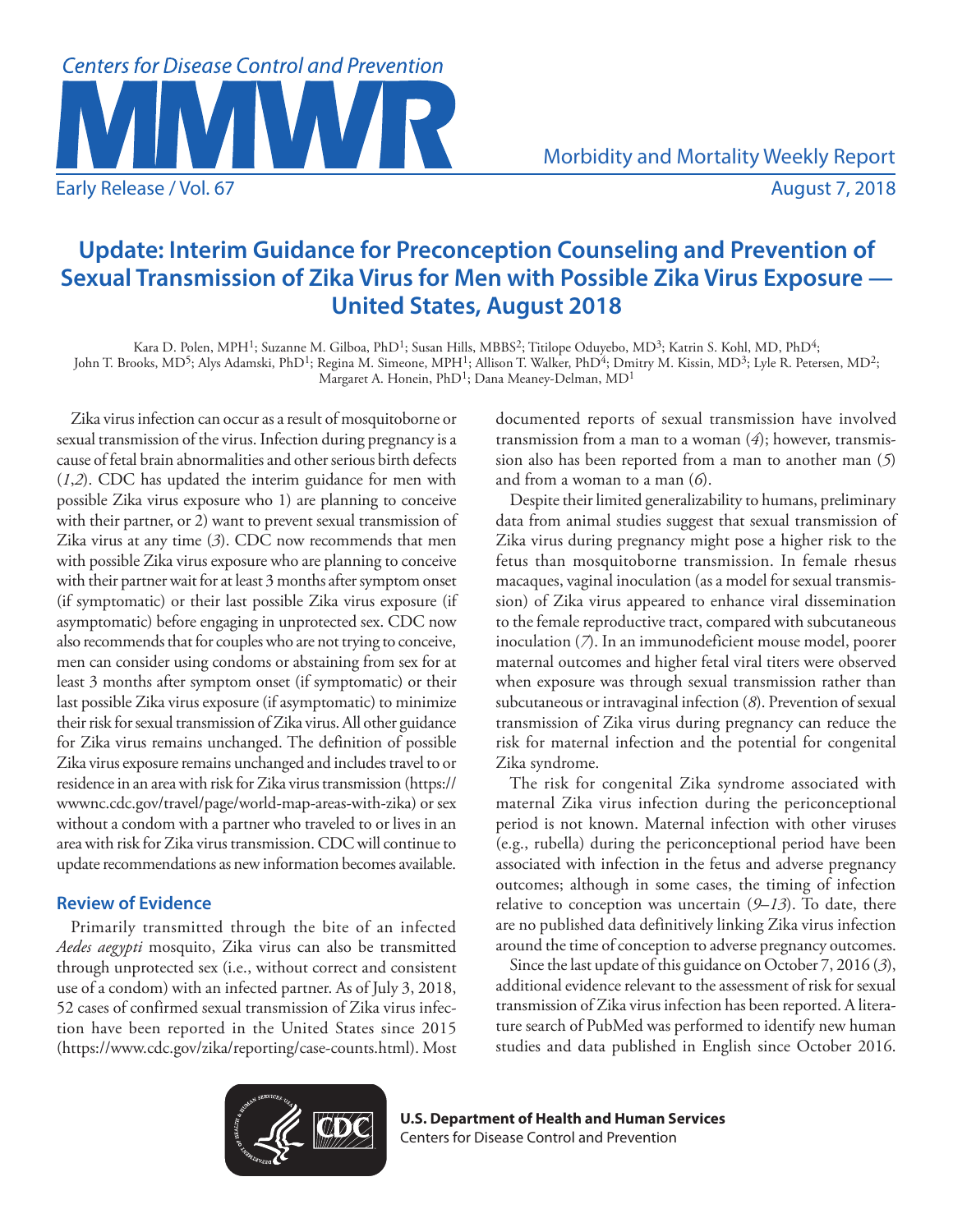#### **Summary**

#### What is already known about this topic?

Zika virus infection during pregnancy is a cause of serious birth defects. CDC previously released interim guidance on preconception counseling and prevention of sexual transmission of Zika virus in October 2016.

#### What is added by this report?

CDC now recommends that men with possible Zika virus exposure who are planning to conceive with their partner wait at least 3 months after symptom onset or their last possible Zika virus exposure before engaging in unprotected sex. This updated timeframe also applies to prevent sexual transmission of Zika virus.

#### What are the implications for public health practice?

These recommendations provide couples planning pregnancy with updated timeframes expected to reduce the risk for fetal Zika virus infection.

References for included articles were also screened. Specific search terms used included "sexual transmission" or "semen" or "seminal fluid" and "Zika." The search yielded 15 publications, including case reports, case series, and nine cohort studies, which were reviewed for new, primary data.

Among the currently available reports of sexual transmission of Zika virus, the longest period from symptom onset in the index case to potential sexual transmission to a partner was between 32–41 days (*14*); most reports indicate much shorter intervals (*4*). The longest period after symptom onset at which replication-competent (i.e., potentially infectious) virus has been detected in semen by culture or cytopathic effect was 69 days (*15*). No other studies reported potentially infectious Zika virus in semen specimens obtained ≥40 days after symptom onset (*16*–*33*).

Numerous publications have reported on the detection of Zika virus RNA in semen (*4*,*15*–*41*), although this might not indicate the presence of infectious virus at the time of sampling or correlate with the potential for sexual transmission of infectious virus. In the largest published cohort study to date, involving 184 men with confirmed symptomatic Zika virus infection from whom a baseline specimen and serial semen specimens were collected at 2-week intervals, Zika virus RNA shedding in semen declined during the 3 months after symptom onset (*28*). Overall, Zika virus RNA was detected in semen in 61% (22 of 36); 43% (48 of 112); and 21% (28 of 131) of participants from whom specimens were collected within 30, 31–60, and 61–90 days of illness onset, respectively. At >90 days after illness onset, semen of ≤7% of participants had detectable Zika virus RNA. The estimated mean time to clearance of Zika virus RNA from semen was 54 days (*28*). Another large

cohort study conducted in Puerto Rico followed 117 men, 89 of whom provided semen specimens and reported similar results: at >90 days after illness onset 11% (8 of 74) of men had detectable RNA in semen (Gabriela Paz-Bailey, Division of Vectorborne Diseases, National Center for Emerging and Zoonotic Infectious Diseases, CDC; personal communication, 2018) (*32*). Similar findings have been observed in smaller cohort studies (*16*,*17*,*23*,*25*,*29*,*37*,*39*). Zika virus RNA has been detected in semen for as long as 370 days after symptom onset (*17*); however, detection for long periods is rare. Limited data suggest the incidence of Zika virus RNA shedding in semen and its persistence after infection are likely similar for symptomatic and asymptomatic men infected with Zika virus (*40*–*42*).

# **Guidance for Preconception Counseling and Prevention of Sexual Transmission**

CDC's last interim guidance released in October 2016 was based on the maximum duration of detection of Zika virus RNA in semen. In the last interim guidance, CDC recommended that men with possible Zika virus exposure wait at least 6 months after symptom onset (if symptomatic) or their last possible Zika virus exposure (if asymptomatic) before trying to conceive with their partner (*3*). New data published since then support an update to that interim guidance. CDC now recommends that men with possible Zika virus exposure who are planning to conceive with their partner wait for at least 3 months after symptom onset (if symptomatic) or their last possible Zika virus exposure (if asymptomatic) before engaging in unprotected sex. CDC now also recommends that for couples who are not trying to conceive, men can consider using condoms or abstaining from sex for at least 3 months after symptom onset (if symptomatic) or their last possible Zika virus exposure (if asymptomatic) to minimize their risk for sexual transmission of Zika virus. Recommendations for men with possible Zika virus exposure whose partner is pregnant remain unchanged; these couples should be advised to consistently and correctly use condoms during sex or abstain from sex for the duration of the pregnancy (Table).

CDC continues to recommend shared patient-provider decision making, in which couples and health care providers work together to make decisions about timeframes to wait before trying to conceive after possible Zika virus exposure. Some couples might choose to wait shorter or longer periods after possible Zika virus exposure, based on individual circumstances (e.g., age, fertility, or details of possible exposure), clinical judgment, and a balanced assessment of risks and expected outcomes. Other guidance for preconception counseling and prevention of sexual transmission of Zika virus after possible Zika virus exposure remains unchanged (*3*).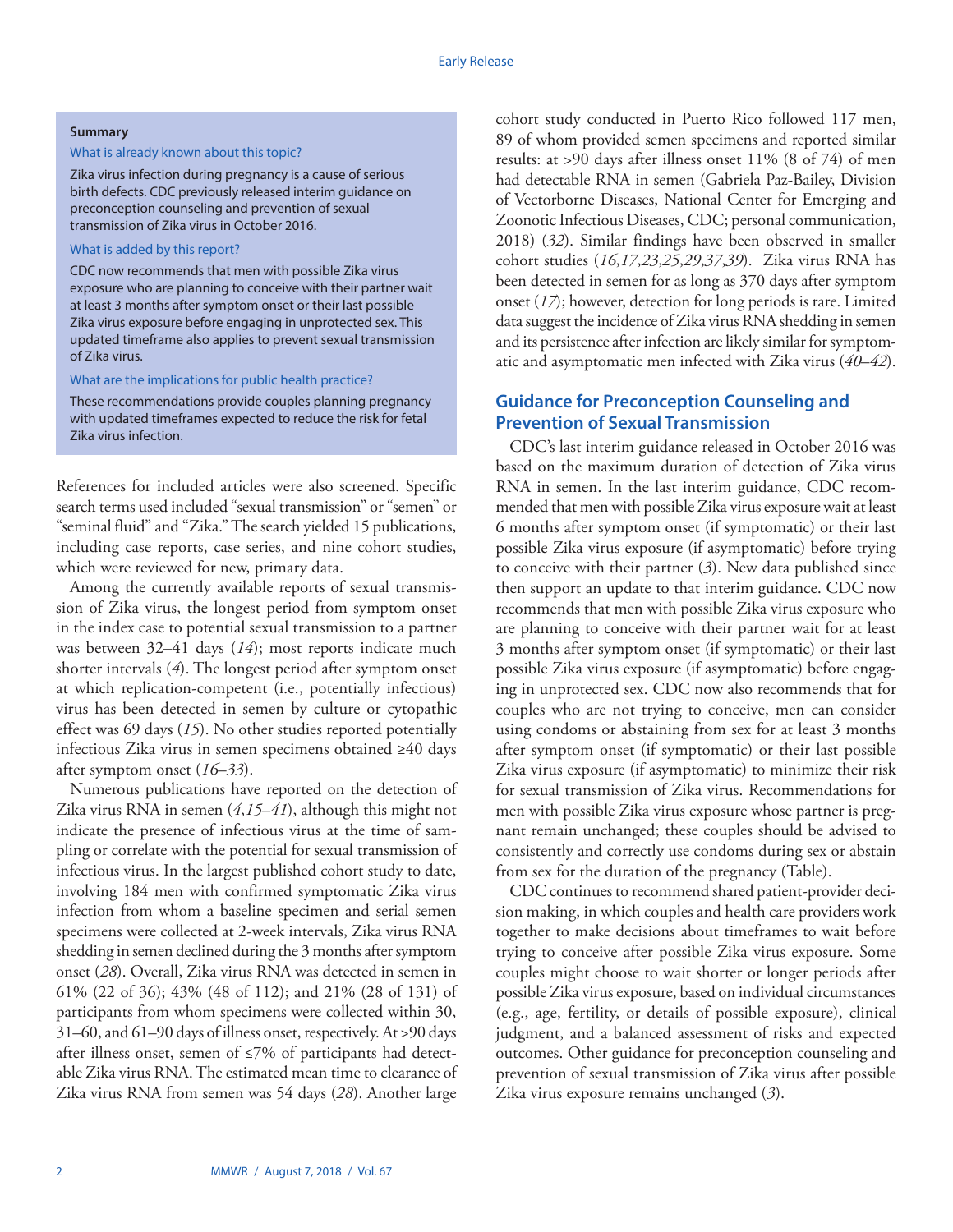**TABLE. CDC recommendations for preconception counseling and prevention of sexual transmission of Zika virus among persons with possible Zika virus exposure — United States, August 2018**

| <b>Exposure scenario</b>                                                                                                                                                              | Recommendations (update status)                                                                                                                                                                                                                                                                                                                                                                                                                                                                   |
|---------------------------------------------------------------------------------------------------------------------------------------------------------------------------------------|---------------------------------------------------------------------------------------------------------------------------------------------------------------------------------------------------------------------------------------------------------------------------------------------------------------------------------------------------------------------------------------------------------------------------------------------------------------------------------------------------|
| Only the male partner<br>travels to an area with<br>risk for Zika virus<br>transmission and<br>couple planning<br>to conceive                                                         | The couple should use condoms or abstain from<br>sex for at least 3 months after the male partner's<br>symptom onset (if symptomatic) or last possible<br>Zika virus exposure (if asymptomatic).<br>(Updated recommendation)                                                                                                                                                                                                                                                                      |
| Only the female partner                                                                                                                                                               | The couple should use condoms or abstain from                                                                                                                                                                                                                                                                                                                                                                                                                                                     |
| travels to an area with                                                                                                                                                               | sex for at least 2 months after the female                                                                                                                                                                                                                                                                                                                                                                                                                                                        |
| risk for Zika virus                                                                                                                                                                   | partner's symptom onset (if symptomatic) or                                                                                                                                                                                                                                                                                                                                                                                                                                                       |
| transmission and                                                                                                                                                                      | last possible Zika virus exposure (if                                                                                                                                                                                                                                                                                                                                                                                                                                                             |
| couple planning                                                                                                                                                                       | asymptomatic).                                                                                                                                                                                                                                                                                                                                                                                                                                                                                    |
| to conceive                                                                                                                                                                           | (No change in recommendation)*                                                                                                                                                                                                                                                                                                                                                                                                                                                                    |
| Both partners travel to                                                                                                                                                               | The couple should use condoms or abstain from                                                                                                                                                                                                                                                                                                                                                                                                                                                     |
| an area with risk for                                                                                                                                                                 | sex for at least 3 months from the male partner's                                                                                                                                                                                                                                                                                                                                                                                                                                                 |
| Zika virus transmission                                                                                                                                                               | symptom onset (if symptomatic) or last possible                                                                                                                                                                                                                                                                                                                                                                                                                                                   |
| and couple planning                                                                                                                                                                   | Zika virus exposure (if asymptomatic). (Updated                                                                                                                                                                                                                                                                                                                                                                                                                                                   |
| to conceive                                                                                                                                                                           | recommendation)                                                                                                                                                                                                                                                                                                                                                                                                                                                                                   |
| One or both partners<br>have ongoing exposure<br>(i.e., live in or frequently<br>travel to an area with<br>risk for Zika virus<br>transmission) and<br>couple planning<br>to conceive | The couple should talk with their health care<br>provider about their plans for pregnancy, their<br>risk for Zika virus infection, the possible health<br>effects of Zika virus infection on a baby, and<br>ways to protect themselves from Zika. If either<br>partner develops symptoms of Zika virus<br>infection or tests positive for Zika virus infection,<br>the couple should follow the suggested<br>timeframes listed above before trying to<br>conceive. (No change in recommendation)* |
| Men with possible Zika                                                                                                                                                                | The couple should use condoms or abstain from                                                                                                                                                                                                                                                                                                                                                                                                                                                     |
| virus exposure whose                                                                                                                                                                  | sex for the duration of the pregnancy.                                                                                                                                                                                                                                                                                                                                                                                                                                                            |
| partner is pregnant                                                                                                                                                                   | (No change in recommendation)*                                                                                                                                                                                                                                                                                                                                                                                                                                                                    |

\* Petersen EE, Meaney-Delman D, Neblett-Fanfair R, et al. Update: interim guidance for preconception counseling and prevention of sexual transmission of Zika virus for persons with possible Zika virus exposure—United States, September 2016. MMWR Morb Mortal Wkly Rep 2016;65:1077–81.

### **Conflict of Interest**

No conflicts of interest were reported.

Corresponding author: Kara D. Polen, [kpolen@cdc.gov,](mailto:kpolen@cdc.gov) 404-498-3914.

#### **References**

- 1. Rasmussen SA, Jamieson DJ, Honein MA, Petersen LR. Zika virus and birth defects—reviewing the evidence for causality. N Engl J Med 2016;374:1981–7. <https://doi.org/10.1056/NEJMsr1604338>
- 2. Moore CA, Staples JE, Dobyns WB, et al. Characterizing the pattern of anomalies in congenital Zika syndrome for pediatric clinicians. JAMA Pediatr 2017;171:288–95. [https://doi.org/10.1001/](https://doi.org/10.1001/jamapediatrics.2016.3982) [jamapediatrics.2016.3982](https://doi.org/10.1001/jamapediatrics.2016.3982)
- 3. Petersen EE, Meaney-Delman D, Neblett-Fanfair R, et al. Update: interim guidance for preconception counseling and prevention of sexual transmission of Zika virus for persons with possible Zika virus exposure—United States, September 2016. MMWR Morb Mortal Wkly Rep 2016;65:1077–81. <https://doi.org/10.15585/mmwr.mm6539e1>
- 4. Moreira J, Peixoto TM, Siqueira AM, Lamas CC. Sexually acquired Zika virus: a systematic review. Clin Microbiol Infect 2017;23:296–305. <https://doi.org/10.1016/j.cmi.2016.12.027>
- 5. Deckard DT, Chung WM, Brooks JT, et al. Male-to-male sexual transmission of Zika virus—Texas, January 2016. MMWR Morb Mortal Wkly Rep 2016;65:372–4.<https://doi.org/10.15585/mmwr.mm6514a3>
- 6. Davidson A, Slavinski S, Komoto K, Rakeman J, Weiss D. Suspected female-to-male sexual transmission of Zika virus—New York City, 2016. MMWR Morb Mortal Wkly Rep 2016;65:716–7. [https://doi.](https://doi.org/10.15585/mmwr.mm6528e2) [org/10.15585/mmwr.mm6528e2](https://doi.org/10.15585/mmwr.mm6528e2)
- 7. Carroll T, Lo M, Lanteri M, et al. Zika virus preferentially replicates in the female reproductive tract after vaginal inoculation of rhesus macaques. PLoS Pathog 2017;13:e1006537. [https://doi.org/10.1371/](https://doi.org/10.1371/journal.ppat.1006537) [journal.ppat.1006537](https://doi.org/10.1371/journal.ppat.1006537)
- 8. Duggal NK, McDonald EM, Ritter JM, Brault AC. Sexual transmission of Zika virus enhances in utero transmission in a mouse model. Sci Rep 2018;8:4510. <https://doi.org/10.1038/s41598-018-22840-6>
- 9. Daiminger A, Bäder U, Enders G. Pre- and periconceptional primary cytomegalovirus infection: risk of vertical transmission and congenital disease. BJOG 2005;112:166–72. [https://doi.](https://doi.org/10.1111/j.1471-0528.2004.00328.x) [org/10.1111/j.1471-0528.2004.00328.x](https://doi.org/10.1111/j.1471-0528.2004.00328.x)
- 10. Enders G, Nickerl-Pacher U, Miller E, Cradock-Watson JE. Outcome of confirmed periconceptional maternal rubella. Lancet 1988;331:1445–7. [https://doi.org/10.1016/S0140-6736\(88\)92249-0](https://doi.org/10.1016/S0140-6736(88)92249-0)
- 11. Picone O, Vauloup-Fellous C, Cordier AG, et al. A series of 238 cytomegalovirus primary infections during pregnancy: description and outcome. Prenat Diagn 2013;33:751–8. [https://doi.org/10.1002/](https://doi.org/10.1002/pd.4118) [pd.4118](https://doi.org/10.1002/pd.4118)
- 12. Revello MG, Zavattoni M, Furione M, Lilleri D, Gorini G, Gerna G. Diagnosis and outcome of preconceptional and periconceptional primary human cytomegalovirus infections. J Infect Dis 2002;186:553–7. [https://](https://doi.org/10.1086/341831) [doi.org/10.1086/341831](https://doi.org/10.1086/341831)
- 13. Nunoue T, Kusuhara K, Hara T. Human fetal infection with parvovirus B19: maternal infection time in gestation, viral persistence and fetal prognosis. Pediatr Infect Dis J 2002;21:1133–6. [https://doi.](https://doi.org/10.1097/00006454-200212000-00009) [org/10.1097/00006454-200212000-00009](https://doi.org/10.1097/00006454-200212000-00009)
- 14. Turmel JM, Abgueguen P, Hubert B, et al. Late sexual transmission of Zika virus related to persistence in the semen. Lancet 2016;387:2501. [https://doi.org/10.1016/S0140-6736\(16\)30775-9](https://doi.org/10.1016/S0140-6736(16)30775-9)
- 15. Arsuaga M, Bujalance SG, Díaz-Menéndez M, Vázquez A, Arribas JR. Probable sexual transmission of Zika virus from a vasectomised man. Lancet Infect Dis 2016;16:1107. [https://doi.org/10.1016/](https://doi.org/10.1016/S1473-3099(16)30320-6) [S1473-3099\(16\)30320-6](https://doi.org/10.1016/S1473-3099(16)30320-6)
- 16. Atkinson B, Thorburn F, Petridou C, et al. Presence and persistence of Zika virus RNA in semen, United Kingdom, 2016. Emerg Infect Dis 2017;23:611–5. <https://doi.org/10.3201/eid2304.161692>

<sup>1</sup>Division of Congenital and Developmental Disorders, National Center on Birth Defects and Developmental Disabilities, CDC; 2Division of Vector-Borne Diseases, National Center for Emerging and Zoonotic Infectious Diseases, CDC; 3Division of Reproductive Health, National Center for Chronic Disease Prevention and Health Promotion, CDC; <sup>4</sup>Division of Global Migration and Quarantine, National Center for Emerging and Zoonotic Infectious Diseases, CDC; 5Division of HIV/AIDS Prevention, National Center for HIV/AIDS, Viral Hepatitis, STD, and TB Prevention, CDC.